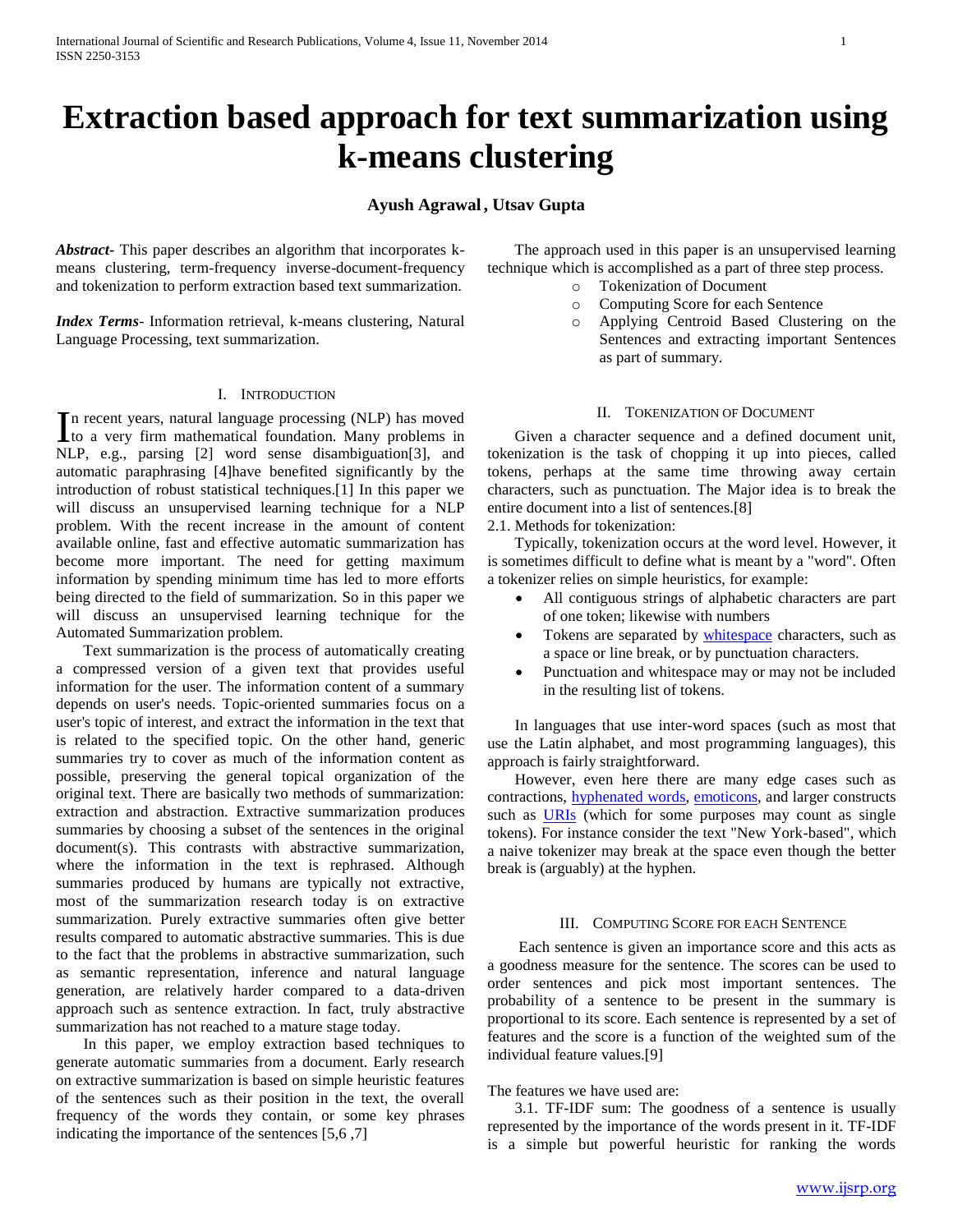according to their importance. This feature is the sum of the TF-IDF scores of the individual words of the sentence.

 TF:Term Frequency, which measures how frequently a term occurs in a document. Since every document is different in length, it is possible that a term would appear much more times in long documents than shorter ones. Thus, the term frequency is often divided by the document length (aka. the total number of terms in the document) as a way of normalization:

 $TF(t) = (Number of times term t appears in a$ document) / (Total number of terms in the document)

 $\bullet$ IDF:Inverse Document Frequency, which measures how important a term is. While computing TF, all terms are considered equally important. However it is known that certain terms, such as "is", "of", and "that", may appear a lot of times but have little importance. Thus we need to weigh down the frequent terms while scale up the rare ones, by computing the following:

 $IDF(t) = log<sub>e</sub><sup>(Total number of documents / Number of documents with term t)</sup>$  $\binom{10}{10}$  [10, 11, 12, 13]

 Tf-idf weighting:We now combine the definitions of term frequency and inverse document frequency, to produce a composite weight for each term in each document. The *tf-idf* weighting scheme assigns to term a weight in document given by

Tf-idf =  $tf * idf$ 

In other words, tf-idf assigns to term a weight in document that is

- 1. highest when term occurs many times within a small number of documents (thus lending high discriminating power to those documents);
- 2. lower when the term occurs fewer times in a document, or occurs in many documents (thus offering a less pronounced relevance signal);
- 3. lowest when the term occurs in virtually all documents. [8,9,13]

 3.2. Sentence length: This feature is the number of words present in the sentence. Longer sentences usually contain more information about the documents.

# IV. CENTROID BASED CLUSTERING

 K-means is an unsupervised learning algorithm that solves the well known clustering problem. The procedure classifies a given data set through a certain number of clusters (assume k clusters) fixed a priori. The main idea is to define k centroids, one for each cluster. These centroid are chosen to place them as much as possible far away from each other. The next step is to take each point belonging to a given data set and associate it to the nearest centroid. When all points have been classified, we recalculate k new centroid as new centers of the clusters resulting from the previous step. After we have these k new centroid, a new association is generated between the same data set points and the nearest new centroid. The k centroid change their

location in each step until no more changes occur. Although the K-means algorithm will always terminate, it does not necessarily find the most optimal configuration, corresponding to the global objective function minimum. The algorithm is also significantly sensitive to the initial randomly selected cluster centers. The Kmeans algorithm can be run multiple times to reduce this effect.[14]

 The problem is computationally difficult (NP-hard); however, there are efficient heuristic algorithms that are commonly employed and converge quickly to a local optimum.[15]

This algorithm aims at minimizing an *objective function*, in this case a squared error function. The objective function is :

$$
J=\sum_{j=1}^k\sum_{i=1}^n\left\|x_i^{(j)}-c_j\right\|^2
$$

Where  $\left\|x_i^{(j)} - c_j\right\|^2$  is a chosen distance measure between

a data point  $\alpha_i$  and the cluster centre  $\alpha_j$ , is an indicator of the distance of the *n* data points from their respective cluster centres.[16,17]

The algorithm is composed of the following steps:

- 1. Place K points into the space represented by the objects that are being clustered. These points represent initial group centroids.
- 2. Assign each object to the group that has the closest centroid.
- 3. When all objects have been assigned, recalculate the positions of the K centroids.
- 4. Repeat Steps 2 and 3 until the centroids no longer move. This produces a separation of the objects into groups from which the metric to be minimized can be calculated. [18]

# **Our approach**

 The major idea is to divide the entire document into sentences. Each sentence can be considered as a point in the Cartesian plane.

 Each sentence is then broken into tokens and the tf-idf score is computed for each token in the sentence.

 $Tf_t = f(t,d) / f(d)$  where, t is a token

d represents the document

f(t,d) represents frequency of t in d

f(d) represents frequency of every term in d

 $idf_t = log_{10}^{(N / f(t,d))}$ where , N is the number of sentences in the document

tf-idf
$$
_{t}
$$
 = Tf $_{t}$ \* idf $_{t}$ 

 Score for each sentence is computed by summing up the tfdidf score for every token in the sentence and normalizing it by using the sentence length.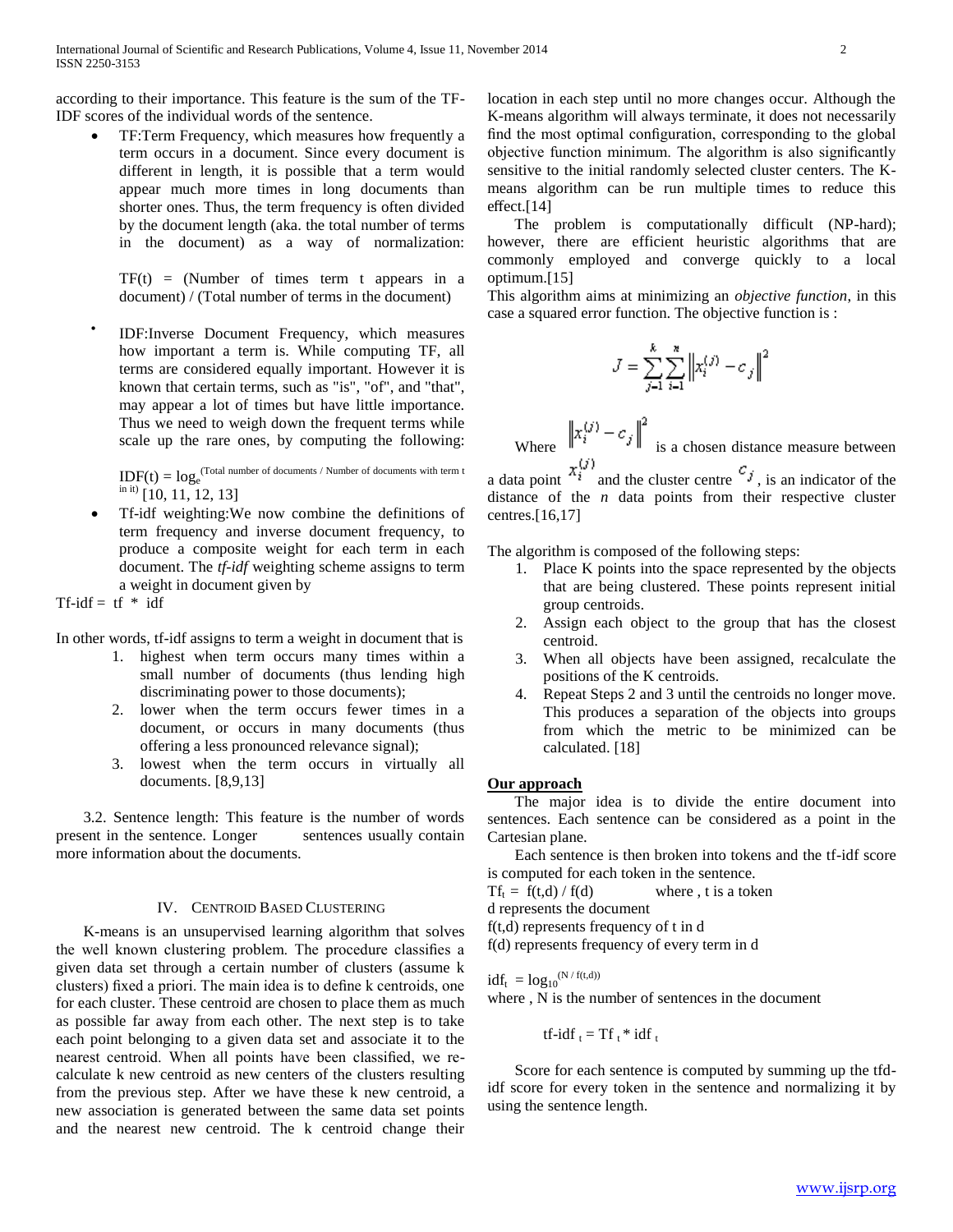Score(X) =  $\sum_{t}$  tf-idf<sub>t</sub>/ |X| where , X represents a sentence in the document t is a term in X |X| represents length of X

 These sentence scores are used to represent the sentences as unique coordinates in the single dimensional Cartesian plane.

 These coordinates are used as input data for unsupervised kmeans clustering algorithm. Simulating the algorithm on the input data generates k cluster centers.

 Now we classify each sentence into different clusters based on the scores computed for each sentence.

 Finally, we pick the cluster with maximum number of sentences and generating the summary by producing the sentences in the same order in which they appear in the original document.

 This approach gives a precise summary because the densest cluster which is returned by the k-means clustering algorithm consists of the sentences with highest scores in the entire document. These sentence scores are computed by summing up the tf-idf scores of individual terms in the sentence and normalizing it by using the length of the sentence.tf-idf takes into account the case of stop words and unique words. Thus the sentences in the most dense cluster are the ones which are contextually closer to the abstract idea of the document.

 The length of the summary should change depending on the length of the document. If we choose a very large value for k , then the clusters are sparse and the summaries are not coherent. On the contrary, if the value of k is very small then the clusters are very dense and the summary is not so concise. Hence, the value of k should dynamically vary according to the length of the document.

 After running the simulations on various documents and different values of k , we formulated a function to determine the value of k.

if  $N \le 20$ :

 $k = N - 4$ 

else :  $k = N - 20$ 

where, N is the number of sentences in the document

## **Evaluation**

 As the approach described in the paper is an extraction based, it is necessary for the resulting summary size to be around 35% - 50% of the original text size because the resulting summary if is smaller then 35- 50% size of original size of text will be small in size but not concise in meaning and the summary will also be not that coherent when compared to human written abstractive summary. To evaluate our approach we ran simulation on some text samples and compared it with other existing summarizer which uses an extraction based technique

| Text           | Number of   | Number of  | Number of          | % of size  | % of size of text in |
|----------------|-------------|------------|--------------------|------------|----------------------|
|                | Sentences   | Sentences  | Sentences in       | of text in | summary by our       |
|                | in Original | in summary | summary made       | summary    | autosummarizer.com   |
|                | Passage     | made by    | by                 | by our     |                      |
|                |             | our        | autosummarizer.com | approach   |                      |
|                |             | approach   |                    |            |                      |
|                | 24          | 10         |                    | 41.66      | 16.66                |
| $\overline{2}$ | 20          | 6          |                    | 30         | 25                   |
| 3              | 30          | 14         | 8                  | 46.66      | 26.66                |
| 4              | 33          | 16         | 6                  | 48.48      | 18.18                |
| 5              | 18          |            |                    | 50         | 27.77                |
| 6              | 14          |            |                    | 42.85      | 21.43                |

Choice of k for the clustering algorithm

**Figure 1 : Results of Evaluation of our approach on various sample text**

 Our approach when compared with a human written abstractive summary produces a good result. Whereas, other extraction based technique does not produce a similar result when compared to human written summary.

Summary written by human for a certain document -

 New Caledonia is an island archipelago slightly north the Tropic of Capricorn, approximately 1,500 km from Australia and New Zealand. 80% of New Caledonia's 200,000 residents live on the main island, Grand Terre. The economy is sustained mostly by mining and tourism. Through the mining sector has been down lately, tourism is doing well and many wind surfers, scuba

divers, snorkelers, and golfers flock to Pacific islands. The capital city of Noumea has a charming French atmosphere and lots of boutiques, museums, and restaurants. The zoo, botanical gardens, and aquarium are a must see. New Caledonia offers a wide variety of hotel facilities and though French is the lingua franca, English is also widely understood - particularly in touristy places.

Summary generated by our approach -

 New Caledonia a cluster of islands in the southwestern Pacific Ocean.New Caledonia's economy is based mainly on